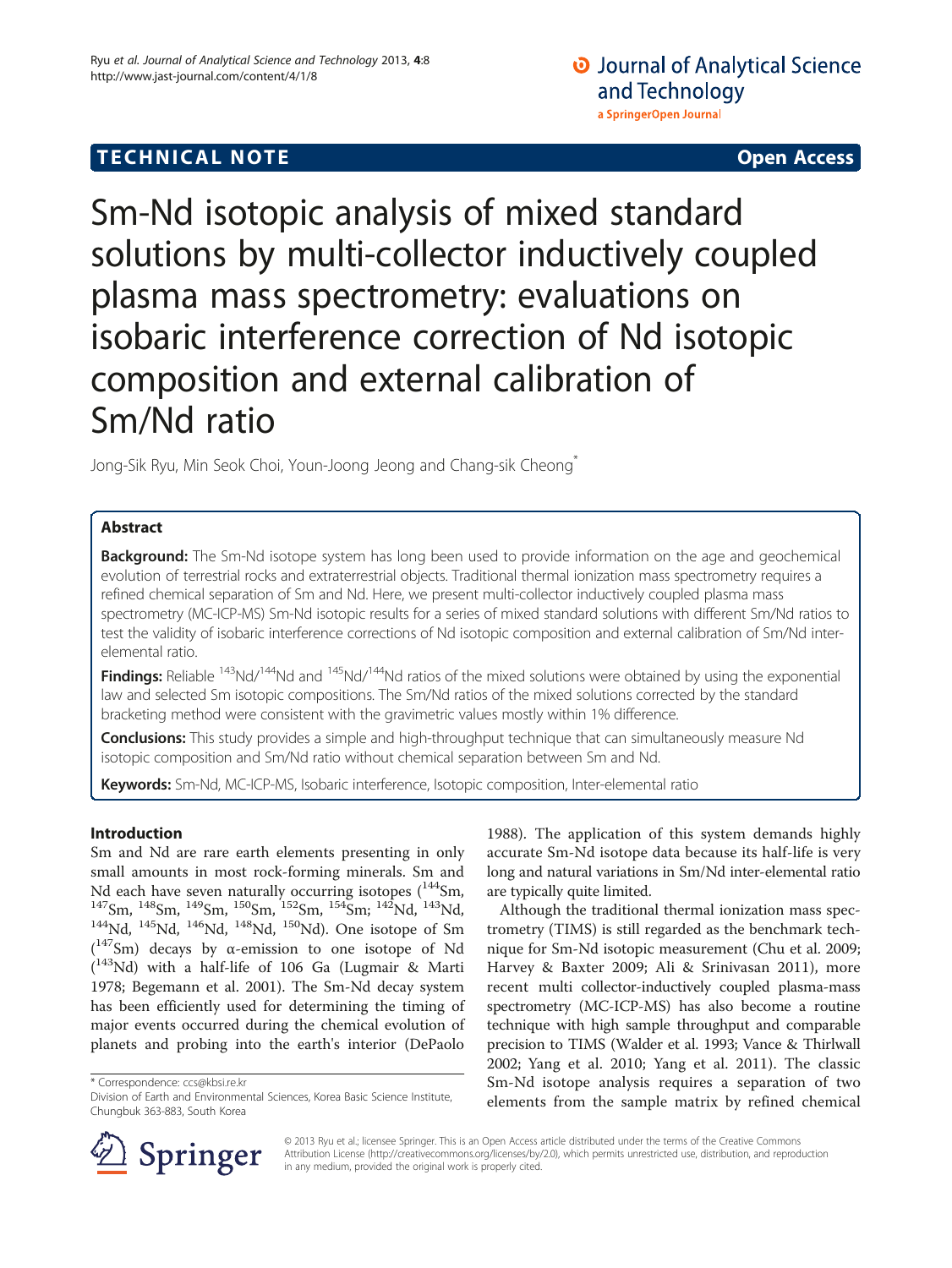<span id="page-1-0"></span>procedures. Recently, however, it was reported that the <sup>143</sup>Nd/<sup>144</sup>Nd ratio of geological samples could be measured accurately by MC-ICP-MS without Sm and Nd separation (Yang et al. [2010\)](#page-4-0). This study further evaluates the validity of Nd isotopic and Sm/Nd elemental ratio measurements for a series of Sm + Nd mixed standard solutions by MC-ICP-MS technique, and revisited various sets of reported Sm isotopic composition.

## Instrumentation

The Sm-Nd isotopic analysis of this study was conducted by using a Neptune MC-ICP-MS installed at the Korea Basic Science Institute (KBSI) in Ochang. This double focusing high-resolution ICP-MS is equipped with eight movable Faraday collectors and one fixed axial channel where the ion beam intensities can be measured with either a Faraday collector or an ion counting electron multiplier. The Faraday collectors were statically set to simultaneously detect the required isotopes:  $^{140}$ Ce (L4),  $^{142}$ Nd (L3),  $^{143}$ Sm (L2),  $^{144}$ (Sm + Nd) (L1),  $^{145}$ Nd (axial),  $^{146}$ Nd (H1),  $^{147}$ Sm (H2),  $^{148}$ (Sm + Nd) (H3), and  $149$ Sm (H4). The sensitivity on  $145$ Nd was typically around 5 V/Nd ppm  $(10^{11}\Omega \text{ resistors})$  in a low-resolution mode. Details of the other operational parameters are summarized in Table 1.

## Measurement of Nd standard solutions

The basic performance of KBSI Neptune was tested by using the JNdi standard solution with Nd concentration of 100 μg/L. The mass bias was exponentially normalized to  $146$ Nd/ $144$ Nd = 0.7219. One measurement consists of 9 blocks of 10 cycles with an integration time of 4.194 s. The average  $143\text{Nd}/144\text{Nd}$  ratio was 0.512100 ± 0.000004 ( $n = 10$ ,  $2\sigma$  S.E.), in reasonable agreement with the recommended value  $(0.512115 \pm 0.000007)$ (Tanaka et al. [2000](#page-4-0)).

|  |  | Table 1 Instrumental setting and operational parameters |  |  |  |  |
|--|--|---------------------------------------------------------|--|--|--|--|
|--|--|---------------------------------------------------------|--|--|--|--|

| RF forward power        | 1200 W                    |
|-------------------------|---------------------------|
| RF reflected power      | $<$ 2 W                   |
| Cooling gas             | $15$   /min               |
| Auxiliary gas           | $0.75 - 0.80$ L/min       |
| Sample gas              | 0.985 - 0.990 L/min       |
| Extraction              | $-2$ kV                   |
| Focus                   | $-0.654$ kV               |
| Acceleration voltage    | 10 kV                     |
| Interface cones         | Nickel                    |
| Spray chamber           | Quartz dual cyclonic      |
| Nebulizer               | <b>FSI PFA MicroFlow</b>  |
| Sample uptake rate      | $100 \mu L/min$           |
| Instrumental resolution | ca. 400                   |
| Mass analyzer pressure  | $2.9 \times 10^{-9}$ mbar |
|                         |                           |

The in-house Nd standard solution of 100 μg/L was prepared from the AccuTrace™ Nd Reference Standard (lot no. B9035110, plasma emission standard). It yielded an average  $^{143}$ Nd/ $^{144}$ Nd ratio of 0.512204 ± 0.000005  $(n = 9, 2\sigma S.E.)$  with the same analytical design as above (9 blocks of 10 cycles with an integration time of 4.194 s). Two diluted in-house Nd solutions of 50 and 10 μg/L also yielded comparable results of  $^{143}Nd/^{144}Nd = 0.512212 \pm 0.000006$  (n = 5, 2σ S.E.) and  $0.512207 \pm 0.000004$  (n = 5, 2 $\sigma$  S.E.), respectively.

## Isobaric interference correction

The contribution of  $144$ Sm imposed on the  $144$ Nd peak should be carefully corrected for accurate determination of  $143Nd/144Nd$  ratio. The first step of correction in this study was to calculate the Sm mass bias factor,  $β(Sm)$ , for which the exponential law (Russel et al. [1978\)](#page-4-0) was applied as the following.

$$
\beta({\rm Sm})=\ln\Big[{(1^{47}{\rm Sm}/^{149}{\rm Sm})_{\rm true}}/{(1^{47}{\rm Sm}/^{149}{\rm Sm})_{\rm measured}}\Big]\nonumber\\ \div\ln\,({M_{147}}/{M_{149}}), \eqno(1)
$$

where M denotes the mass of the isotope.

The exponential law also yields an equation for  $(^{144}Sm/^{149}Sm)$ <sub>measured</sub>:

$$
\left(^{144} \text{Sm}/^{149} \text{Sm}\right)_{\text{measured}} = \left(^{144} \text{Sm}/^{149} \text{Sm}\right)_{\text{true}} \times \left(M_{149}/M_{144}\right)^{\beta(\text{Sm})}
$$
(2)

The 144Sm intensity was calculated as multiplying Eq (2) by measured  $149$ Sm intensity. Then,  $144$ Nd intensity

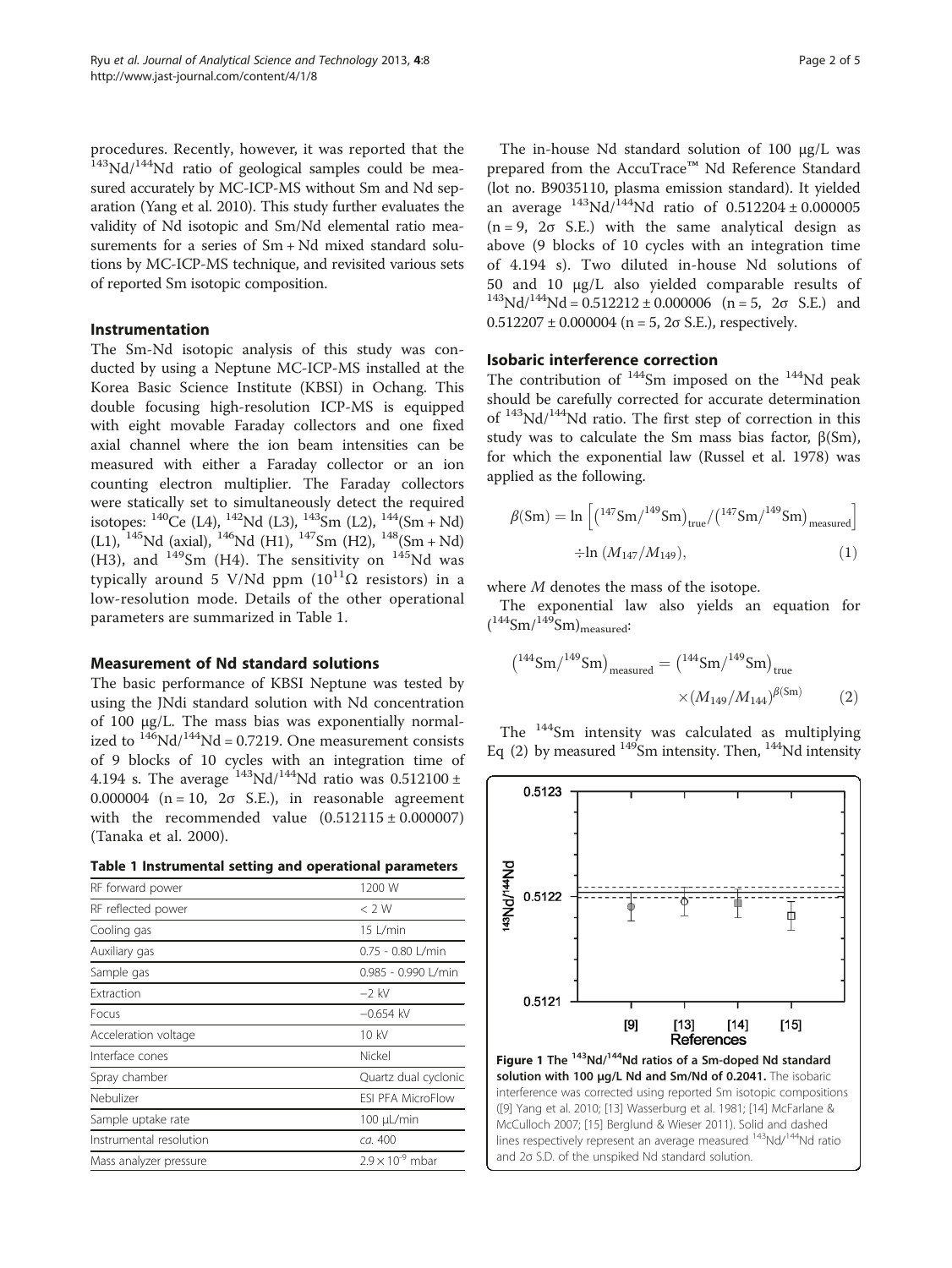|             | <b>Gravimetric Sm/Nd</b> | $143$ Nd/ $144$ Nd | $2\sigma$ S.E. | $145$ Nd/ $144$ Nd | $2\sigma$ S.E. |     |
|-------------|--------------------------|--------------------|----------------|--------------------|----------------|-----|
| 100 µg/L Nd | 0.2041                   | 0.512195           | 0.000011       | 0.348415           | 0.000005       | 140 |
| 200 µg/L Nd | 0.2022                   | 0.512195           | 0.000022       | 0.348419           | 0.000010       | 20  |
| 50 µg/L Nd  | 0.2036                   | 0.512208           | 0.000038       | 0.348420           | 0.000031       | 20  |

<span id="page-2-0"></span>Table 2 Nd isotope ratios of the Sm-doped Nd standard solutions with the Sm/Nd ratio of 0.2

was calculated by subtracting the <sup>144</sup>Sm intensity from the intensity on mass 144 using the equation.

$$
^{144}\text{Nd}_{\text{measured}} = ^{144}(\text{Sm} + \text{Nd})_{\text{measured}} - \left[ ^{149}\text{Sm}_{\text{measured}} \times \left( ^{144}\text{Sm} / ^{149}\text{Sm} \right)_{\text{true}} \times \left( M_{149} / M_{144} \right)^{\beta(\text{Sm})} \right] \tag{3}
$$

Finally, the  $144$ Sm-corrected  $143$ Nd/ $144$ Nd ratio was exponentially normalized to  $^{146}$ Nd/ $^{144}$ Nd = 0.7219.

The Sm isotope ratios  $(^{147}Sm/^{149}Sm$  and  $^{144}Sm/^{149}Sm$ have not been uniformly reported. The following sets of reported Sm isotopic composition were evaluated in this study.

 $\mathrm{^{147}Sm/^{149}Sm}=1.0868$  (Yang et al. 2010), 1.0851 (Wasserburg et al. 1981), 1.06119 (MCFarlane McCulloch 2007), 1.0847 (Berglund Wieser 2011)  $(4)$ 

# $144$ Sm $/149$ Sm = 0.22332 (Yang et al. 2010), 0.22249 (Wasserburg et al. 1981), 0.2103 (McFarlane McCulloch 2007),  $0.22214$  (Berglund Wieser 2011),  $(5)$

To evaluate these Sm isotopic compositions, the inhouse Nd standard solution of 100 μg/L was doped with AccuTraceTM Sm Reference Standard (lot no. B8085072, plasma emission standard), in which the concentration ratio of Sm to Nd was 0.2041. As depicted in Figure [1](#page-1-0), analytical results (7 measurements, 1 block of 20 cycles with an integration time of 4.194 s) of this solution were different according to the employed Sm isotopic compositions (Yang et al. [2010](#page-4-0); Wasserburg et al. [1981](#page-4-0); McFarlane & McCulloch [2007;](#page-4-0) Berglund & Wieser [2011](#page-4-0)). Sm isotopic compositions reported in (Yang et al. [2010](#page-4-0); Wasserburg et al. [1981;](#page-4-0) McFarlane & McCulloch [2007](#page-4-0)) yielded the  $^{143}$ Nd/ $^{144}$ Nd ratios comparable with the unspiked value, which were  $0.512190 \pm 0.000014$  (2 $\sigma$  S.E.),  $0.512195 \pm 0.000014$  (2 $\sigma$  S.E.), and  $0.512194 \pm 0.000014$ (2σ S.E.), respectively.



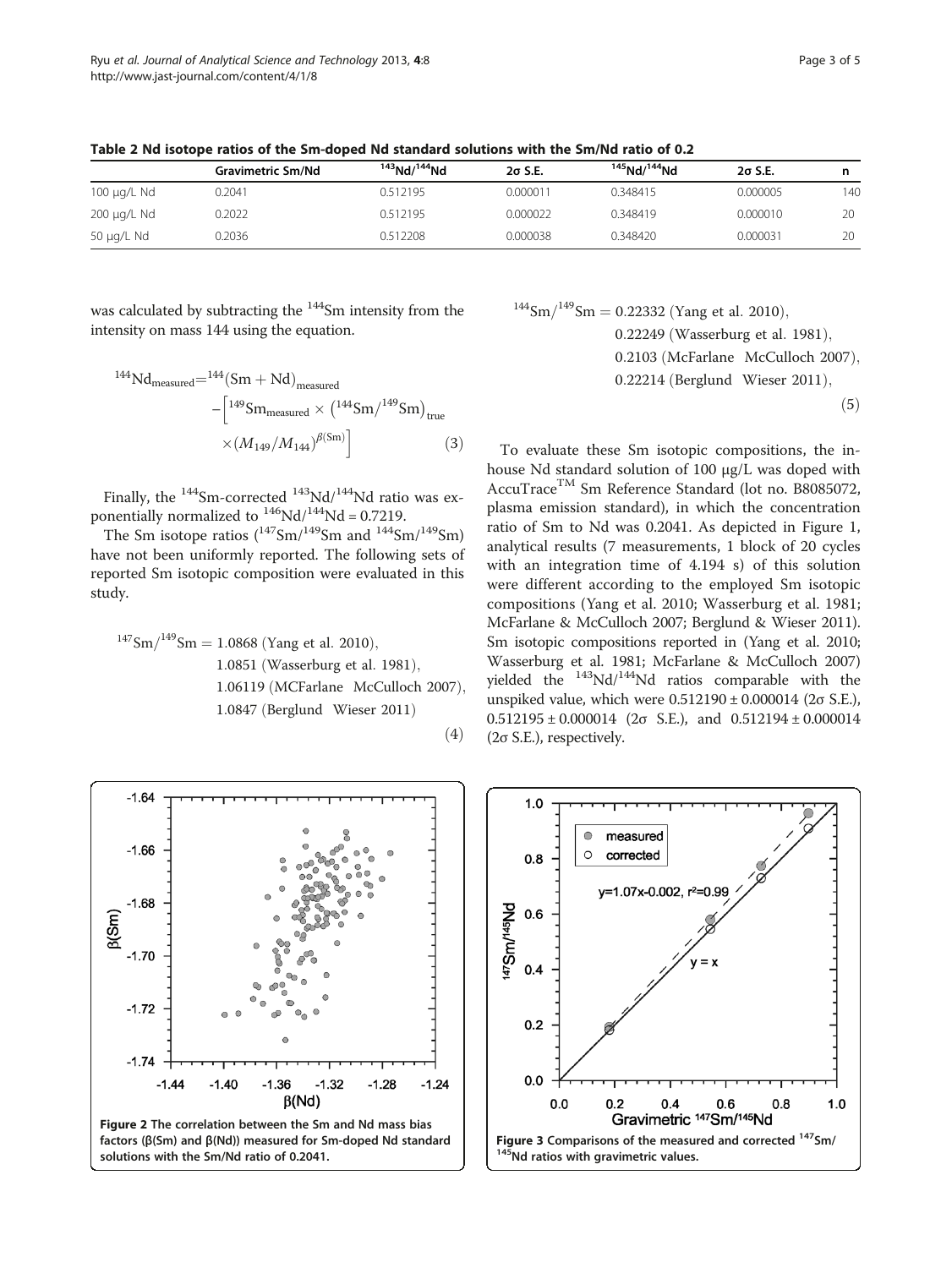| $143$ Nd/ $144$ Nd | $2\sigma$ S.E. | n  | $147$ Sm/ $145$ Nd |          |           | Nd (µq/L)       |                   |
|--------------------|----------------|----|--------------------|----------|-----------|-----------------|-------------------|
|                    |                |    | Gravimetric        | Measured | Corrected | Gravimetric     | <b>Calculated</b> |
| 0.512185           | 0.000022       | 20 | 0.1805             | 0.1934   | 0.1818    | 100             | 101               |
| 0.512191           | 0.000026       | 20 | 0.5441             | 0.5796   | 0.5457    | 100             | 103               |
| 0.512214           | 0.000028       | 20 | 0.7275             | 0.7744   | 0.7302    | 100             | 103               |
| 0.512223           | 0.000026       | 20 | 0.8978             | 0.9641   | 0.9091    | 10 <sup>1</sup> | 103               |

Table 3 Sm-Nd isotopic data of the Sm-doped Nd standard solutions of 100 μg/L Nd

Sm isotopic compositions were iteratively solved to minimize the residual sum of squares between corrected  $143$ Nd/ $144$ <sup>A</sup>Nd ratio of Sm-doped Nd standard solution and the unspiked value using the Excel Solver. The result suggests that the ratios of  $147$ Sm to  $149$ Sm and  $144$ Sm to  $149$ Sm would be 1.0844 and 0.22233, respectively. Because these values are the closest to the recommended values in (Wasserburg et al. [1981\)](#page-4-0), we hereafter use 1.0851 and 0.22249 as the  $(^{147}Sm/^{149}Sm)_{true}$ and  $(^{144}Sm/^{149}Sm)_{true}$  ratios for correcting mass fractionation of Sm and calculating its isobaric contribution to  $144$ Nd.

The 143Nd/144Nd ratios of the Sm-doped Nd standard solutions with similar Sm/Nd ratio of around 0.20 but different Nd concentrations (200 and 50 μg/L) were  $0.512195 \pm 0.000022$  and  $0.512208 \pm 0.000038$ , respectively, corroborating the validity of this correction design (Table [2](#page-2-0)). Furthermore, the corrected  $145Nd/144Nd$  ratios of the mixed solutions were well consistent with a constant value of 0.348417 obtained by TIMS (Wasserburg et al. [1981](#page-4-0)). The correlation between β(Sm) and β(Nd) values indicates that the two factors are not identical and are roughly positively correlated with each other (β(Sm) = 0.516 × β(Nd)-0.997) (Figure [2\)](#page-2-0).

We further analyzed a series of Sm-doped Nd standard solutions of 100 μg/L Nd with different Sm/Nd ratios  $(Sm/Nd = ca. 0.1, 0.3, 0.4, and 0.5)$  to test the validity of correction scheme described above. The results show that the correction protocol is reasonable (Table 3). However, there is a systematic increasing trend in the corrected  $143Nd/144Nd$  ratio with increasing Sm/Nd ratios, implying that the mass bias may not be perfectly corrected by the exponential law for high-Sm/Nd (> 0.5) samples.

## Calibration of Sm/Nd ratio

The instrumental mass bias on isotope measurements could be corrected by using either double-spike or standard bracketing methods. The latter method consists in interpolating the mass bias of an unknown sample between the biases inferred from two standard runs, one preceding and one following the sample analysis (Albarede & Beard [2004\)](#page-4-0).

In order to correct the inter-elemental mass bias on the measurement, this study considered the Sm-doped Nd standard solution with the Sm/Nd of 0.2 as the bracketing standard and various mixed solutions with different Sm/Nd values  $(Sm/Nd = ca. 0.1, 0.3, 0.4, and$ 0.5) as unknown samples. During the measurements, the average correlation factor in the instrumental mass bias inferred from the standard runs was  $0.943 \pm 0.002$  (n = 7, 2σ S.E.), which yielded consistent Sm/Nd ratios with gravimetric Sm/Nd values mostly within 1% difference (Table 3; Figure [3](#page-2-0)). This result indicates that the mass bias in the measurement of the Sm/Nd ratio can be reasonably corrected by the standard bracketing method.

The Nd concentrations of the mixed solutions were calculated based on the intensity of the bracketing standard of 100-101 μg/L. Calculated Nd concentrations were consistent with gravimetric values within 3% difference (Table 3).

## Conclusions

We evaluated the capability of a Neptune MC-ICP-MS to obtain accurate Nd isotopic composition and Sm/Nd elemental ratio using a series of Sm + Nd mixed standard solutions with different Sm/Nd ratios. The isobaric interference correction using the exponential law and selected Sm isotopic composition yielded accurate  $143\text{Nd}/144\text{Nd}$ and  $145Nd/144Nd$  ratios for the mixed solutions, although there is a systematic increasing trend in the corrected <sup>143</sup>Nd/<sup>144</sup>Nd ratios with increasing Sm/Nd ratios. The Sm/Nd ratios of the Sm-doped Nd standard solutions could be reliably calibrated by the standard bracketing method mostly within 1% difference from the gravimetric values. These results indicate that accurate Nd isotopic composition and Sm/Nd ratio can be simultaneously measured by a simple and high-throughput technique without chemical separation of Sm and Nd.

#### Competing interests

The authors declare that they have no competing interests.

#### Authors' contributions

CSC, JSR and YJJ designed the study. JSR and MSC made the sample solutions and carried out isotope measurements. CSC and JSR drafted the manuscript. All authors read and approved the final manuscript.

#### Acknowledgements

This study was supported by the KBSI grants (G33200 and C33710).